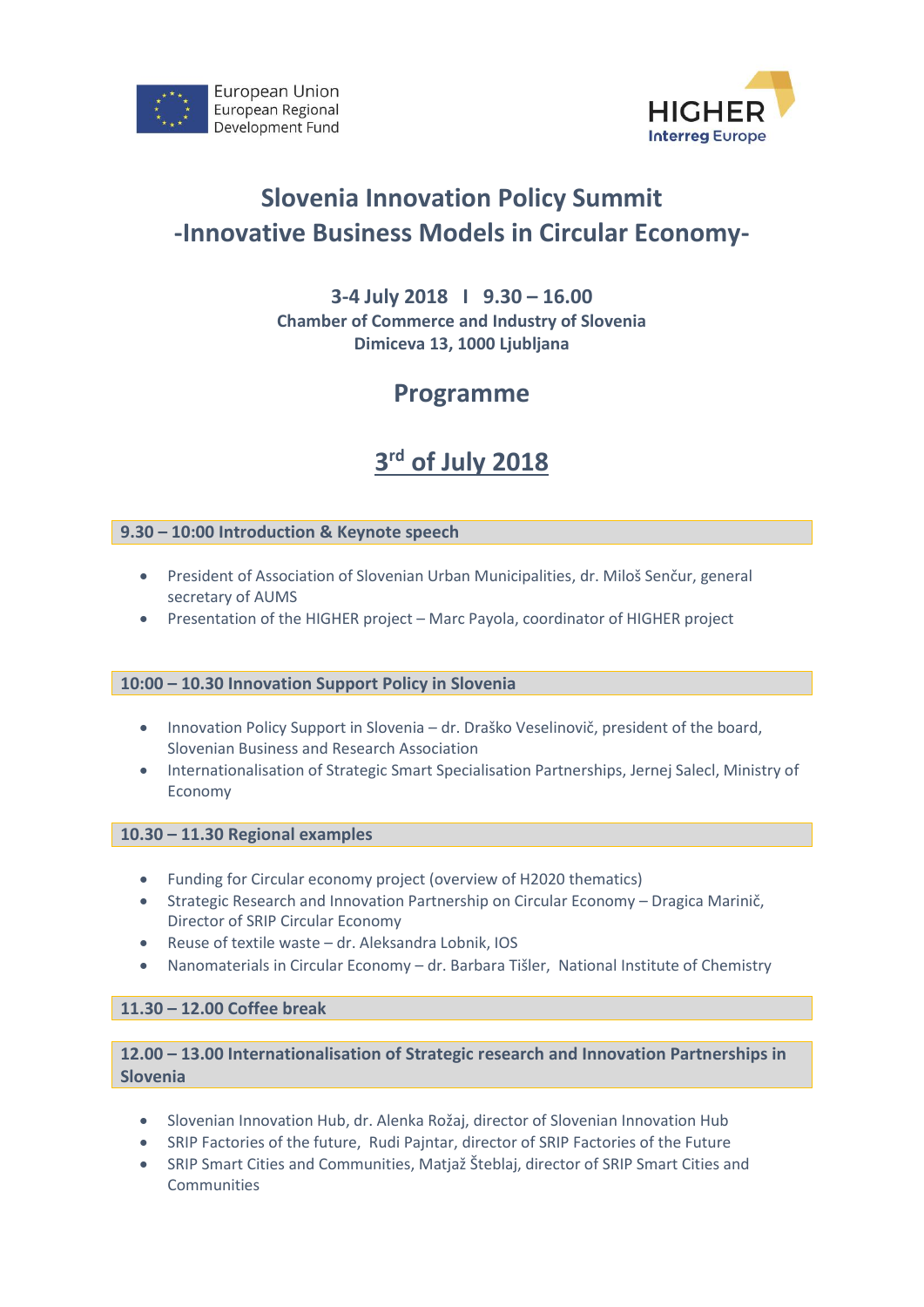



#### **13.00– 14.00 Lunch**

**14.00 - 16.00 Afternoon session – Building international partnerships in Circular Economy**

- WCycle circular economy model in a city Brina Novak, City of Maribor
- Social Economy as a model for Circular Economy Katja Zajko, RECOSI, Slovenska Bistrica
- Carta di Pescara: a new instrument to promote sustainable industry in Abruzzo
- Innovation Funding Riccardo Paci, Loccioni
- Plastic waste, industrial material of the future?, Matej Feguš, Donar
- Circular Change The importance of circular economy thinking, Niko Korpar

#### **16.00 – 18.30 Guided Visit of Ljubljana**

Walk in the old city centre with a tourist guide, boat ride on the river Ljubljanica

#### **19.30 – Dinner**

Restaurant: Slovenska hiša – Figovec

#### Gosposvetska ulica 1 1000 Ljubljana

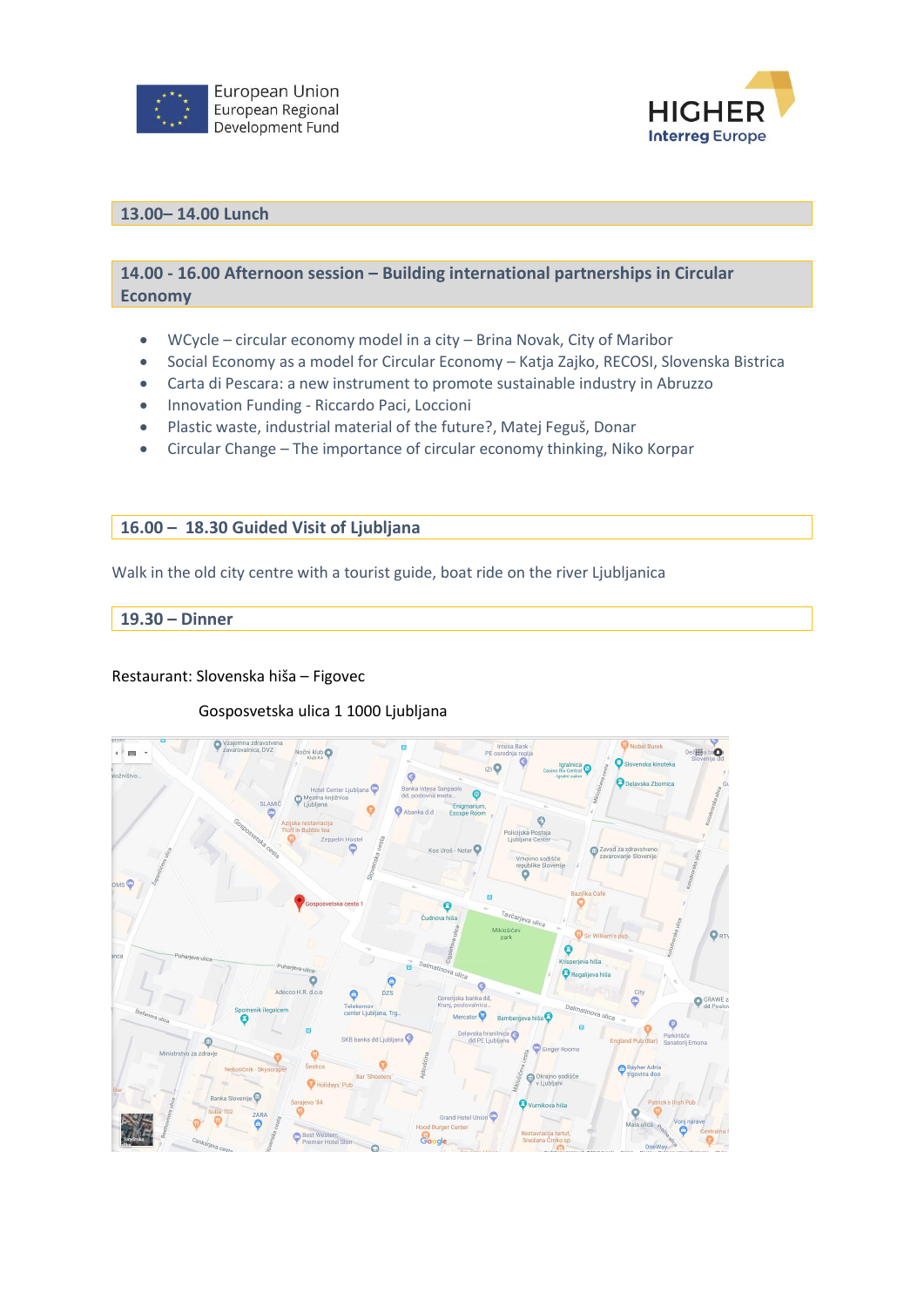



## **4th of July 2018**

#### **9.00 – 12.00 Partner's meeting**

Update on the meeting with Joint Secretariat – Marc Payola and Alberto Demetrio

Overview of the Action Plans for each region

- PRUAB
- Central Macedonia
- CEiiA
- Regione Marche
- Abruzzo region
- Nortregio
- AUMS
- Lithuanian Innovation Centre
- Greater Cambridge Greater Peterborough

Discussion on preparation of regional action plans, information of good practices

Budget issues

**12.00 – 12.30 Lunch**

**12.30 – 16.00 Site visits**